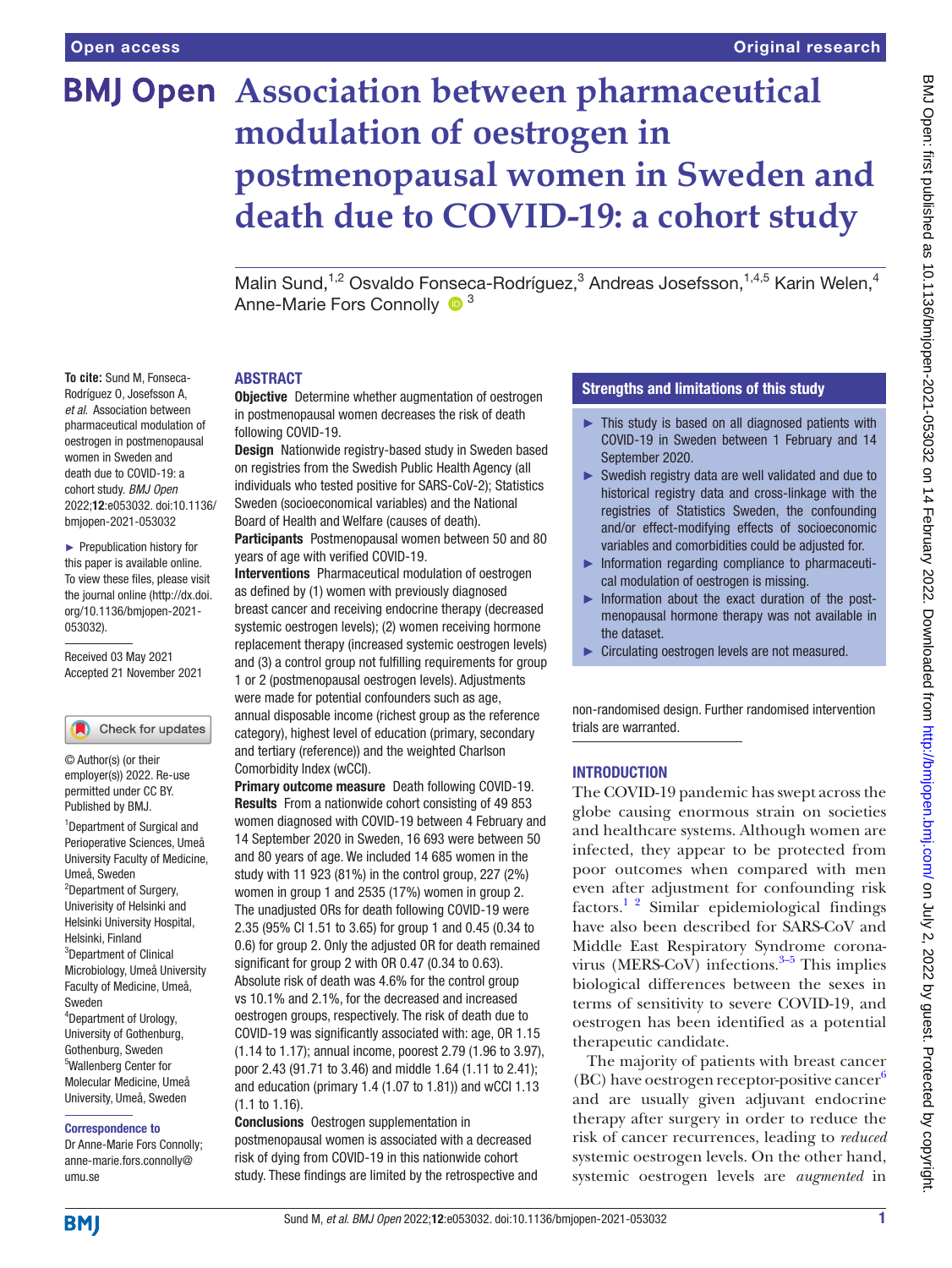women taking postmenopausal hormone therapy (HT) to relieve menopausal symptoms.<sup>[7](#page-4-3)</sup> In a nationwide cohort, we used the opposing effects of endocrine therapy in patients with BC and women taking postmenopausal HT in modulating systemic oestrogen levels as a model to test the hypothesis that increased oestrogen levels are protective towards COVID-19 death.

## MATERIALS AND METHODS

## Patient and public involvement

All data from the Swedish registries were pseudonymised and therefore patients were not involved in the study.

## Participants and sources of data

The personal identification numbers from all individuals with diagnosed COVID-19 in Sweden (SmiNet) between 1 February and 14 September 2020 were cross-linked with the LISA Register (Longitudinal integrated database for health insurance and labour market studies) administered by Statistics Sweden; and the following healthcare registers administered by the Swedish National Board of Health and Welfare: patient, cancer, prescribed pharmaceutical and causes of death. Postmenopausal women 50–80 years of age were stratified into three groups as follows: group 1, the *decreased oestrogen group,* included patients with BC as identified by the International Classification of Diseases (ICD) version 10 code C50, and the following treatments: tamoxifen or fulvestrant (anatomical therapeutic chemical (ATC): L02BA01, L02BA03) or an aromatase inhibitor (ATC L02BG03, L02BG04 and L02BG06). Group 2, the *augmented oestrogen group,* included those patients treated with drugs classified

as postmenopausal HT (ATC codes G03CA03, G03CA04, G03CC07, G03CX01, G03FA and G03FB). All ATC codes for groups 1 and 2 were identified from the Prescribed Pharmaceutical Register with at least two consecutive withdrawals and at least one during the period extending from 1 July 2019 to the latest date. Group 3, the *native oestrogen (control) group,* included patients with no BC diagnosis and no prescription of the above-mentioned pharmaceuticals at any time during 2019 and 2020.

## Outcome, confounders and effect modifiers

The outcome was death due to COVID-19, as identified by the ICD-10 code U07, as the main or contributing cause of death from the Cause of Death Register. Potential confounders and effect modifiers were included in the model and consisted of the weighted Charlson Comorbidity Index (wCCI),<sup>[8](#page-4-4)</sup> age at COVID-19 diagnosis, income (divided into quintiles with the richest group as the reference) and education (primary, secondary and tertiary, which served as the reference). The wCCI was calculated using the Patient and Cancer Registers, up to 2 months prior to the COVID-19 date in order not to include complications due to COVID-19 as a comorbidity. If there was no information regarding diagnosis codes required for wCCI scoring, the individual was assigned a wCCI of zero. Information regarding income and education was retrieved from the LISA Register.

## Statistical methods

The distributions of continuous and categorical variables in the three groups were tested using Analysis of Variance (ANOVA) and the  $\chi^2$  test, respectively. Each variable was then analysed with univariate logistic regression models, followed



**COVID-19 patients** 1st of February -14<sup>th</sup> of September  $N = 86,742$ 

Women

<span id="page-1-0"></span>Figure 1 Flow chart of the study. HRT, hormone replacement therapy.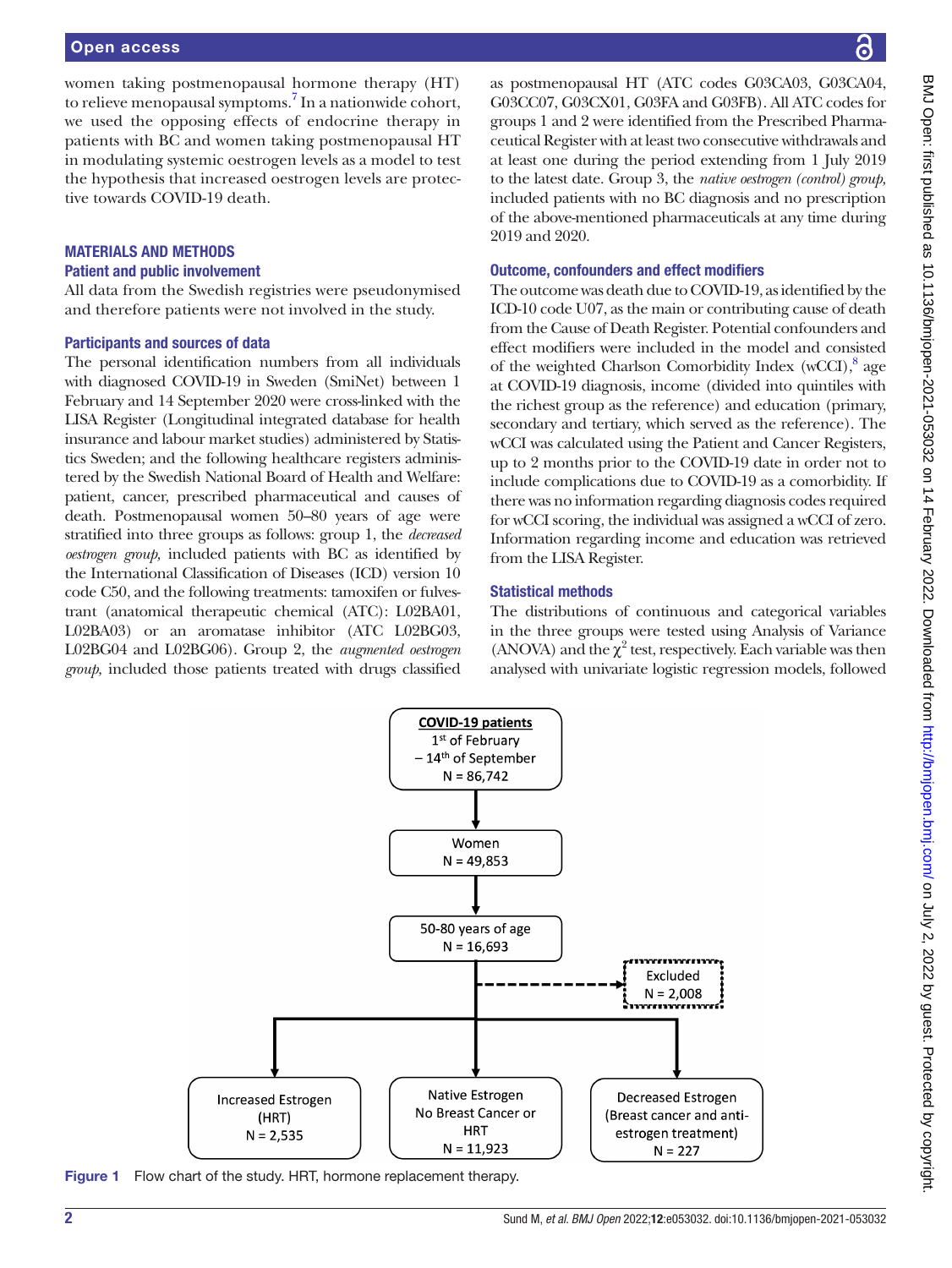<span id="page-2-0"></span>

| <b>Table 1</b><br>Characteristics of the study population |                |                                     |                                         |                                  |         |  |  |  |  |  |  |
|-----------------------------------------------------------|----------------|-------------------------------------|-----------------------------------------|----------------------------------|---------|--|--|--|--|--|--|
| <b>Variable</b>                                           |                | Native oestrogen<br>(control group) | <b>Decreased</b><br>oestrogen (group 1) | Augmented<br>oestrogen (group 2) | P value |  |  |  |  |  |  |
| Total N $(%)$                                             |                | 11 923 (81.2)                       | 227(1.5)                                | 2535 (17.3)                      |         |  |  |  |  |  |  |
| Deaths                                                    | No             | 11 377 (95.4)                       | 204 (89.9)                              | 2481 (97.9)                      | < 0.001 |  |  |  |  |  |  |
|                                                           | Yes            | 546 (4.6)                           | 23(10.1)                                | 54(2.1)                          |         |  |  |  |  |  |  |
| Age                                                       | Mean (SD)      | 61.2(8.3)                           | 64.4 (8.9)                              | 60.9(7.7)                        | < 0.001 |  |  |  |  |  |  |
| <b>wCCI</b>                                               | Mean (SD)      | 1.4(2.4)                            | 5.0(3.3)                                | 1.6(2.5)                         | < 0.001 |  |  |  |  |  |  |
| Income quintiles, n (%)                                   | Richest        | 3422 (28.7)                         | 64 (28.2)                               | 937 (37.0)                       | < 0.001 |  |  |  |  |  |  |
|                                                           | <b>Rich</b>    | 2743 (23.0)                         | 42 (18.5)                               | 605 (23.9)                       |         |  |  |  |  |  |  |
|                                                           | <b>Middle</b>  | 2120 (17.8)                         | 35(15.4)                                | 404 (15.9)                       |         |  |  |  |  |  |  |
|                                                           | Poor           | 1703 (14.3)                         | 47 (20.7)                               | 334 (13.2)                       |         |  |  |  |  |  |  |
|                                                           | Poorest        | 1903 (16.0)                         | 39 (17.2)                               | 253(10.0)                        |         |  |  |  |  |  |  |
|                                                           | <b>Missing</b> | 32(0.3)                             | 0(0)                                    | 2(0.1)                           |         |  |  |  |  |  |  |
| Education, n (%)                                          | Tertiary       | 4186 (35.1)                         | 82 (36.1)                               | 1074 (42.4)                      | < 0.001 |  |  |  |  |  |  |
|                                                           | Secondary      | 5609 (47.0)                         | 97 (42.7)                               | 1150 (45.4)                      |         |  |  |  |  |  |  |
|                                                           | Primary        | 1882 (15.8)                         | 45 (19.8)                               | 290 (11.4)                       |         |  |  |  |  |  |  |
|                                                           | Missing        | 246(2.1)                            | 3(1.3)                                  | 21(0.8)                          |         |  |  |  |  |  |  |
|                                                           |                |                                     |                                         |                                  |         |  |  |  |  |  |  |

wCCI, weighted Charlson Comorbidity Index.

by a multivariable regression model to compare the control group with groups 1 and 2, respectively, and adjusting for confounders. The present study evaluates specific outcomes, and the OR and p values are adjusted for relevant confounders using the multivariate logistic regression model and there was no need to further adjust using the Bonferroni/Benjamini/ false discovery rate (FDR) approach. Descriptive analyses and logistic regression models were performed using R statistical software V.4.0.2, using the *finalfit* package 1.0.2.

## **RESULTS**

## **Participants**

During the study period, a total of 49 853 women of all ages were diagnosed with COVID-19 in Sweden, and a total of 14 685 women aged 50–80 years were included in our study ([figure](#page-1-0) 1). Characteristics of these groups are shown in [table](#page-2-0) 1. Individuals with decreased oestrogen

due to adjuvant endocrine therapy for BC (group 1) were older with a higher comorbidity index. A larger proportion of women in group 2 (increased levels of systemic oestrogen due to postmenopausal HT) had high income and a tertiary level of education ([table](#page-2-0) 1).

## Oestrogen augmentation protects against death due to COVID-19

Pharmaceutically decreasing systemic oestrogen levels increased the odds of dying due to COVID-19 (group 1: OR 2.35, 95% CI 1.51 to 3.65), but following adjustment for confounders this association was no longer significant [\(figure](#page-2-1) 2). Interestingly, augmentation of systemic oestrogen levels decreased the odds of dying due to COVID-19, with OR 0.45 (95% CI 0.34 to 0.6), and this result remained significant even after adjustment for confounders (OR 0.47, 95% CI 0.34 to 0.63). The absolute risk of dying was 4.6% for the control group vs 10.1%

<span id="page-2-1"></span>

|                                        | Dead      | Alive                  |                   | Crude OR(95%CI)       |                      | Adjusted OR(95%CI)      |
|----------------------------------------|-----------|------------------------|-------------------|-----------------------|----------------------|-------------------------|
| Groups, n(%)                           |           |                        |                   |                       |                      |                         |
| Native oestrogen (control)             | 546 (4.6) | $11377(95.4)$ ·        |                   | $1$ (ref)             |                      | $1$ (ref)               |
| Oestrogen decrease (group 1)           | 23(10.1)  | 204 (89.9)             | $\rightarrow$     | 2.35 (1.51-3.65)***   |                      | 1.21 (0.74-1.98)        |
| Augmented oestrogen (group 2) 54 (2.1) |           | 2481 (97.9) -          |                   | $0.45(0.34-0.60)$ *** | <b>Here</b>          | $0.47(0.34-0.63)***$    |
| Age in years                           |           |                        |                   |                       |                      |                         |
| Mean(SD)                               |           | 73.2 (6.4) 60.7 (7.9)  |                   | $1.19(1.18-1.21)***$  |                      | $1.15(1.14 - 1.17)$ *** |
| wCCI                                   |           |                        |                   |                       |                      |                         |
| Mean(SD)                               | 3.8(3.1)  | 1.4(2.4)               |                   | $1.27$ (1.24-1.30)*** |                      | $1.13(1.10-1.16)***$    |
| Income quintile, n(%)                  |           |                        |                   |                       |                      |                         |
| <b>Richest</b>                         | 47 (1.1)  | 4376 (98.9)            |                   | $1$ (ref)             |                      | $1$ (ref)               |
| Rich                                   | 44 (1.3)  | 3346 (98.7)            |                   | $1.22(0.81 - 1.85)$   |                      | $1.14(0.74 - 1.74)$     |
| Middle                                 | 75 (2.9)  | 2484 (97.1)            | $\rightarrow$     | 2.81 (1.95-4.06)***   |                      | 1.64 (1.11-2.42)*       |
| Poor                                   | 198 (9.5) | 1886 (90.5)            |                   | 9.77 (7.08-13.50)***  |                      | 2.44 (1.71-3.47)***     |
| Poorest                                |           | 258 (11.8) 1937 (88.2) |                   | 12.40 (9.05-17.00)*** |                      | 2.79 (1.96-3.98)***     |
| Education, n(%)                        |           |                        |                   |                       |                      |                         |
| Tertiary                               | 114(2.1)  | 5228 (97.9)            |                   | $1$ (ref)             |                      | $1$ (ref)               |
| Secondary                              |           | 241 (3.5) 6615 (96.5)  |                   | 1.67 (1.33-2.09)***   |                      | $1.15(0.90 - 1.47)$     |
| Primary                                |           | 229 (10.3) 1988 (89.7) | $-$               | 5.28 (4.20-6.65)***   | $-$                  | 1.40 (1.07-1.81)*       |
|                                        |           |                        |                   |                       |                      |                         |
|                                        |           |                        | 15<br>10          | 20                    | 3<br>$\mathfrak{p}$  |                         |
|                                        |           |                        | Crude OR (95% CI) |                       | Adiusted OR (95% CI) |                         |

Figure 2 Oestrogen augmentation is associated with decreased odds of dying due to COVID-19. Crude and adjusted logistic regression models. Statistical significance: \*p<0.05, \*\*p<0.01, \*\*\*p<0.001. wCCI, weighted Charlson Comorbidity Index.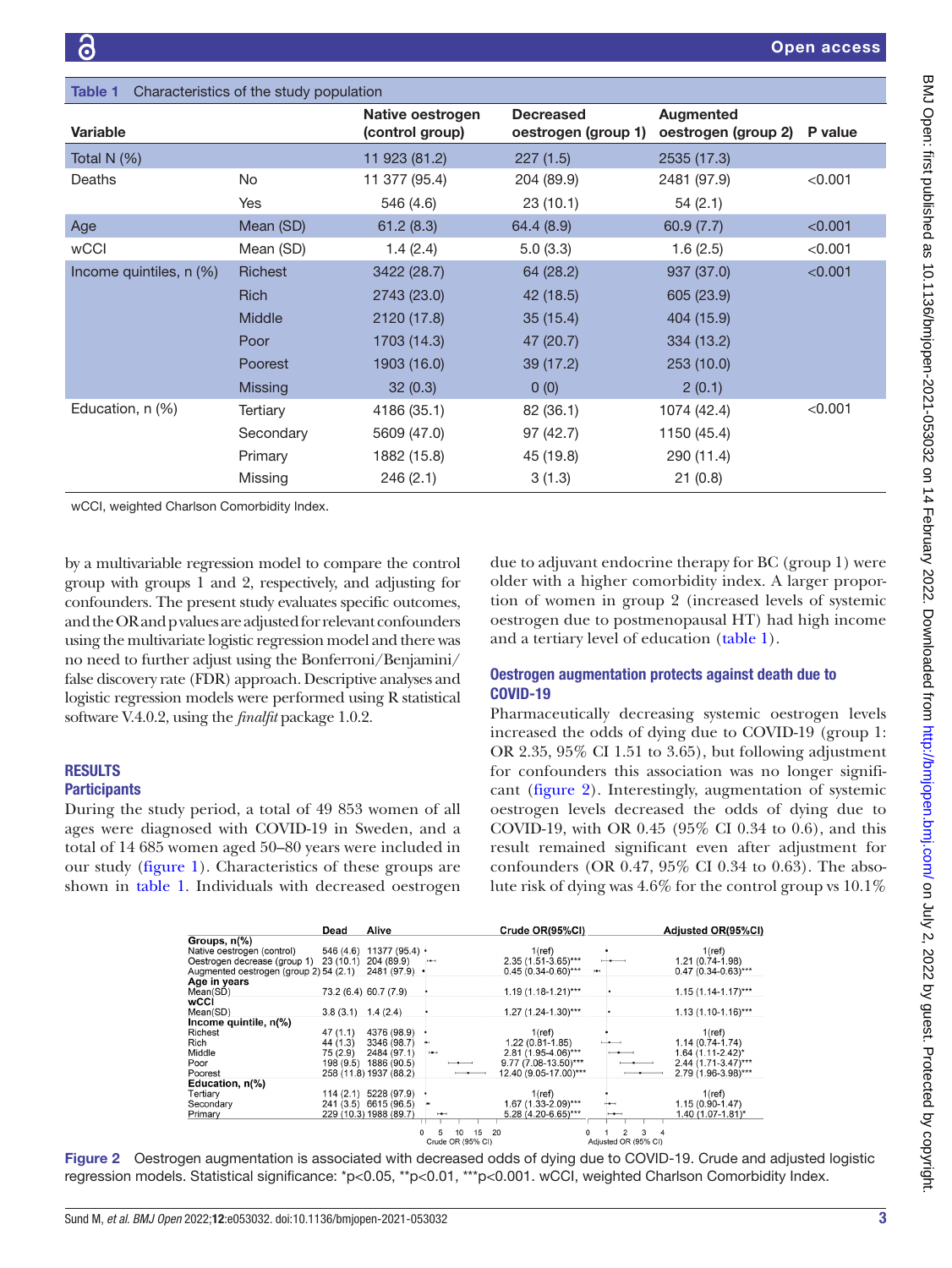and 2.1% for the groups with decreased and increased oestrogen, respectively.

As expected, higher age and wCCI increased the odds of dying due to COVID-19. For every year increase in age, the odds of dying were 1.15 (95% CI 1.14 to 1.17), and for every increase in wCCI the odds of dying were 1.13 (95% CI 1.10 to 1.16) [\(figure](#page-2-1) 2). Furthermore, low income and having only primary education were also factors that increased the odds of dying due to COVID-19 ([figure](#page-2-1) 2).

# **DISCUSSION**

## Principal findings

The major finding of this nationwide registry-based study is that pharmaceutical augmentation of oestrogen levels is associated with decreased odds of death due to COVID-19 in postmenopausal women.

## Comparison with related studies

There are several possible biological explanations for the lower risk experienced by women. These include mechanisms directly involved in viral internalisation and reproduction, where oestrogen has been shown to decrease expression of vital proteins such as ACE2 and TMPRSS2, $^{9-11}$  inherent sex-linked differences in the immune system, and direct oestrogen effects. $12$  As an example, Kalidhindi *et al* have studied the effect of testosterone and oestrogen on ACE2, a key cell entry for SARS-CoV-2 virus, using in vitro experiments on isolated human airway smooth muscle cells of male and female origin.[13](#page-4-7) Most interestingly, they show that cells exposed to oestrogen and testosterone behave differently, as testosterone significantly upregulates ACE2 expression in cells from both sexes, whereas oestrogen downregulates ACE2.[13](#page-4-7) ACE2 expression and differences in its expression in relation to sex could also be linked to the higher mortality in relation to hypertension, venous thromboembolism and SARS-CoV-2 infection between men and women. [14](#page-4-8) Our findings are also supported by in vitro studies where 17β-oestradiol treatment reduced SARS-CoV-2 viral load.<sup>9</sup> Previous experimental studies in mice on SARS-CoV have, moreover, shown that female mice are less susceptible to infection and that this protection was lost on oophorectomy, thus indicating a direct protective role of oestrogen signalling[.15](#page-4-9) Furthermore, Barh *et al*, using a multiomics approach on SARS-CoV-2-infected host interactome, proteome, transcriptome and bibliome datasets, demonstrated that oestrogen modulation could be a potential therapeutic option in COVID-19.[16](#page-4-10) Our results are in line with those by Seeland *et al* using realworld evidence from multiple institutions and the TriNetX platform. They found by using propensity score matched analysis of data for women aged 50 years and above with COVID-19 (n=439) that there was a survival benefit for oestradiol hormone users versus non-users (OR 0.33  $(95\% \text{ CI } 0.18 \text{ to } 0.62)$ . Although based on a large realworld dataset, the risk of selection bias was more difficult to discern since the cohort was neither population based

nor adjusted for central confounders although likely mitigated by the propensity score matched analysis.<sup>17</sup> In our study, the effect of increased systemic oestrogen levels on reducing the risk of COVID-19 death remained significant after adjusting for education level and income, both factors known to influence COVID-19 outcome,<sup>18</sup> further supporting the protective role of oestrogen in women. Adjusting for income and education is important as we have previously shown how these affect the risk of dying due to COVID-[19](#page-4-13) in Sweden.<sup>19</sup>

The hypothetical inverse, a worsening effect of reduced systemic oestrogen levels in women with a previous BC receiving adjuvant endocrine therapy, was initially significant but not after adjusting for confounders. This population differs from the control group in that they all have been diagnosed with BC and it has been shown that patients, both men and women, with any cancer are harder hit by COVID-19.<sup>20</sup> However, in a previous study, patients with BC were shown to be healthier compared with the background population in terms of ischaemic cardiac disease and CCI $,$ <sup>21</sup> and the wCCI adjustments may therefore overcompensate for this cancer-related vulnerability. Although not significant, a trend towards worse outcome remained and thus a larger population of patients with BC on endocrine therapy is likely needed to verify the finding. Thus, this study cannot exclude an increased risk of death from COVID-19 if systemic oestrogen levels are pharmaceutically decreased.

## Strengths and limitations

The strengths of this study are that this is a nationwide cohort in a country with high COVID-19 incidence using well-validated registry data. A weakness is that the level of oestrogen modulation cannot be exactly measured in each individual, and that the number of women with BC on anti-oestrogen medication ended up being too small to show significance although there was a clear trend. Furthermore, we do not have data on the exact duration of postmenopausal HT for the individuals. The postmenopausal HT group, however, proved large enough to show the clear protective effect. A further limitation is that confounding factors such as body mass index, nutrition and smoking habits are not available in the nationwide registry data.

## Implications and conclusion

This study shows an association between oestrogen levels and COVID-19 death. Consequently, drugs increasing oestrogen levels may have a role in therapeutic efforts to alleviate COVID-19 severity in postmenopausal women and could be studied in randomised control trials.

Acknowledgements We would like to thank Wolfgang Lohr for data management and Dr Chloé Jacquet for helping us design figure 2.

Contributors MS and KW conceptualised the study. MS and A-MFC designed the study. OF-R and A-MFC prepared the study data. OF-R performed the statistical analysis. MS, OF-R, KW, AJ and A-MFC all contributed to interpretation of the results. MS wrote the first draft of the manuscript. MS, OF-R, KW, AJ and A-MFC